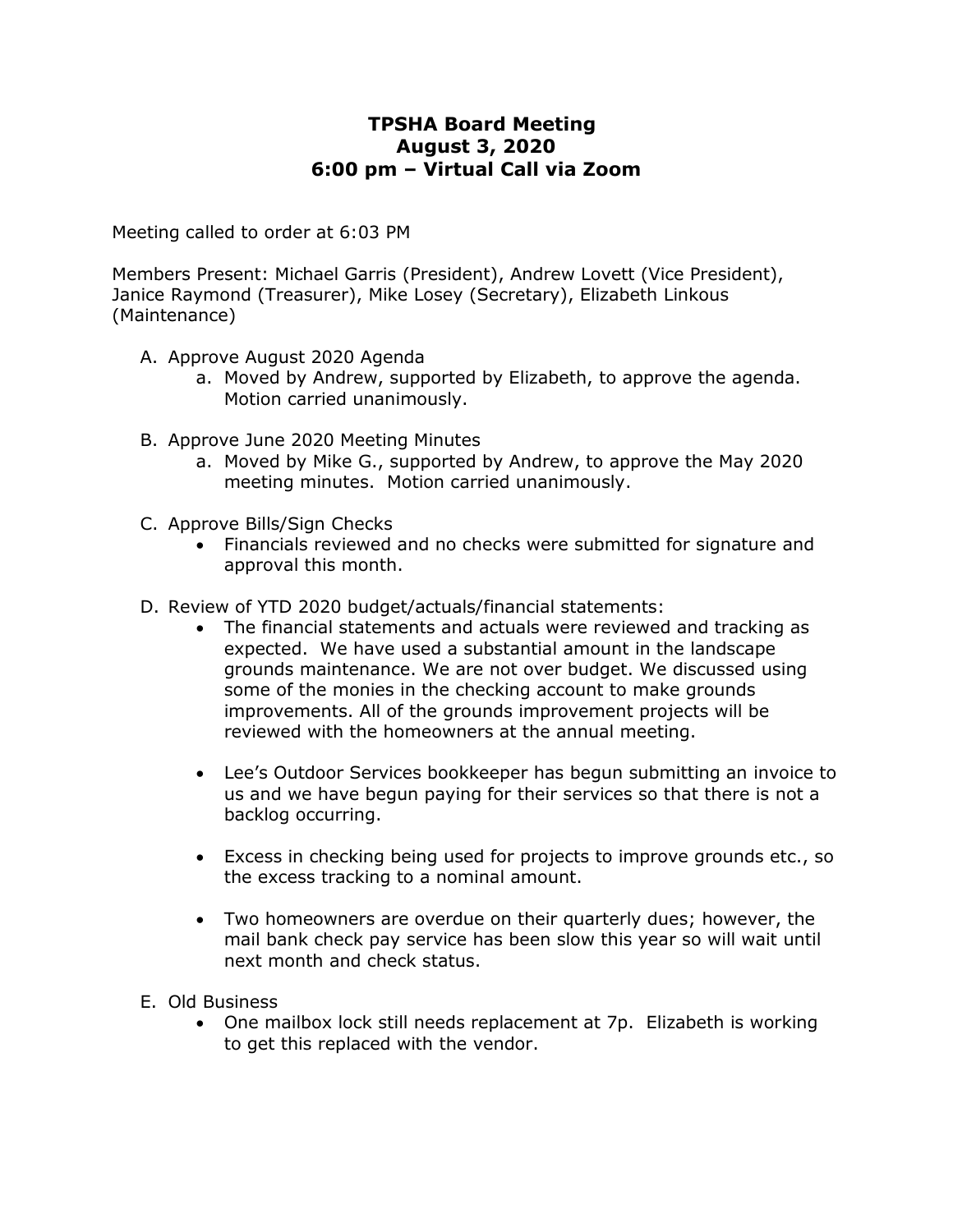Library box installation, Board members receiving compliments from residents that they like the new addition.

## **Fence Repair/Replacement**

Elizabeth and Mike G continue to work with the vendor to get the estimates. There are approximately 50 rails that need replaced. We are also investigating a dark color composite (material wood looking).

- 1) Wood Cost FULL REPLACEMENT (last year's estimates)
	- $\bullet$  420 rails = \$9,660 (installed)
	- 235 posts @ \$60/post \$14,100
	- $\bullet$  \$23,700 plus removal cost of \$800
- 2) Composite (bids in process)
- 3) Vinyl (bids in process)
- 4) Repair slowly with wood as historical

We may be surveying the homeowners for input.

#### **CCR Enforcement**

The Board has sent an email notice to the Lot #39 (Robal Court) relating to the above ground pool which is in violation of CCR's. The homeowner will be contacted with a second notice to remove the pool and a deadline date for removal provided in the communications.

F. New Business

#### **Trash, Yard waste and Recycle Contract**

Republic (current vendor) quote was received and we will receive more services for minimal increase or \$130 a month; however, will include recycling, garbage and yard waste (spring through fall) every week.

We will get additional bids before making a decision at the September 14 meeting.

#### **Annual TPSHA Party**

We will be cancelling this year's party due to COVID.

#### **Replace Tree by North Entrance/Lattice Cover**

Elizabeth will review with the vendor how far to install the new tree.

#### **Lamp Box Painting**

Mike L. will paint with similar black paint to refresh.